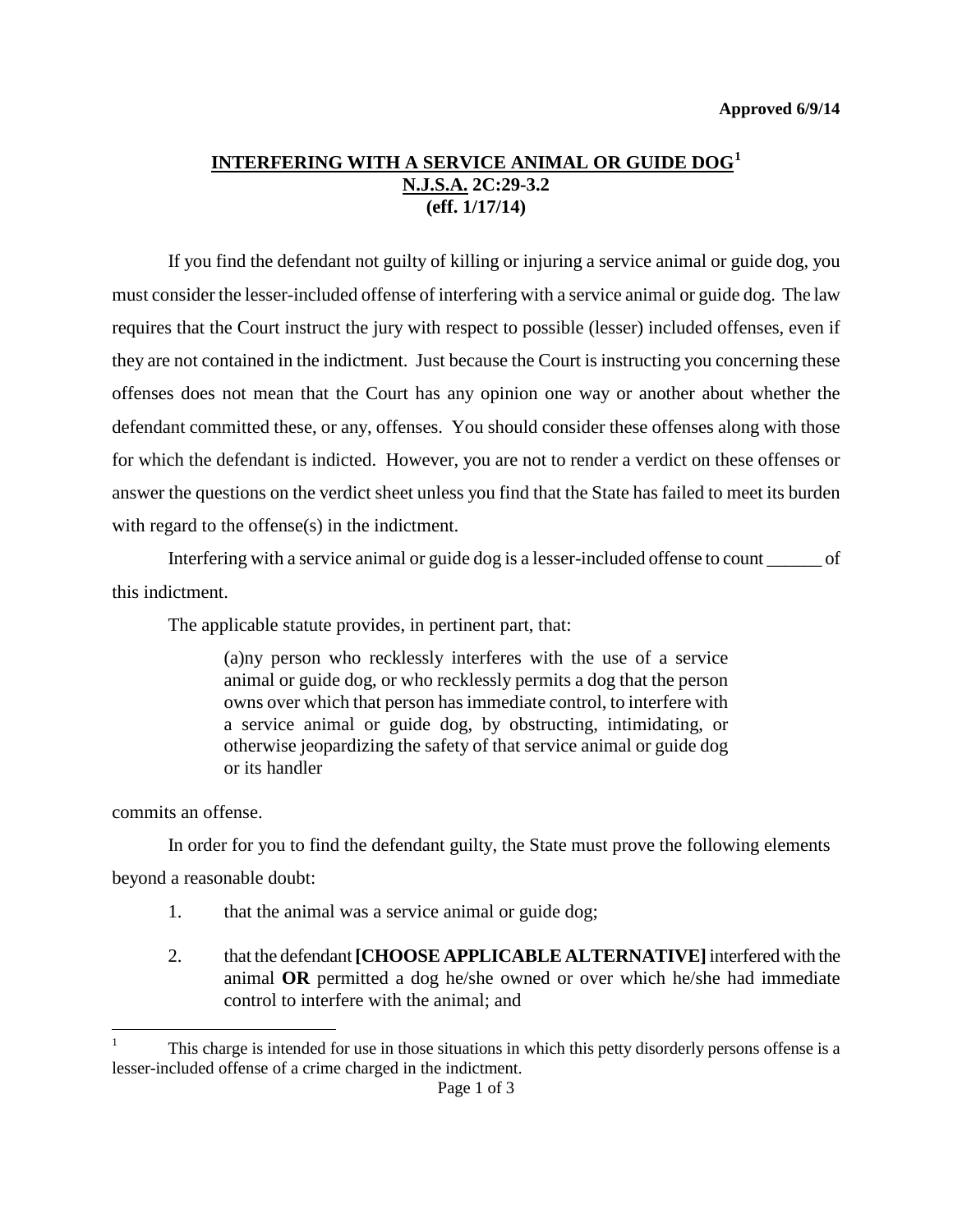## **INTERFERING WITH A SERVICE ANIMAL OR GUIDE DOG N.J.S.A. 2C:29-3.2**

3. that the defendant acted recklessly.

The first element that the State must prove beyond a reasonable doubt is that the animal was a service animal or guide dog.

"Service animal"<sup>[2](#page-0-1)</sup> means any dog that is individually trained to do work or perform tasks for the benefit of an individual with a disability, including a physical, sensory, psychiatric, intellectual, or other mental disability. Other species of animals, whether wild or domestic, trained or untrained, are not service animals. The work or tasks performed by a service animal must be directly related to the individual's disability. Examples of work or tasks include, but are not limited to, assisting individuals who are blind or have low vision with navigation and other tasks, alerting individuals who are deaf or hard of hearing to the presence of people or sounds, providing non-violent protection or rescue work, pulling a wheelchair, assisting an individual during a seizure, alerting individuals to the presence of allergens, retrieving items such as medicine or the telephone, providing physical support and assistance with balance and stability to individuals with mobility disabilities, and helping persons with psychiatric and neurological disabilities by preventing or interrupting impulsive or destructive behaviors. The crime deterrent effects of an animal's presence and the provision of emotional support, well-being, comfort, or companionship do not constitute work or tasks for the purposes of this definition.

"Guide dog"<sup>[3](#page-1-0)</sup> means a dog which has been or is being raised or trained to provide assistance to a blind or deaf person, including but not limited to a dog that has been or is being raised or trained by a volunteer puppy raiser or staff member of an organization generally recognized as being involved in the rehabilitation of the blind or deaf and reputable and competent to provide dogs with specialized training.

The second element that the State must prove beyond a reasonable doubt is that the defendant **[CHOOSE APPLICABLE ALTERNATIVE]** interfered with the animal **OR** permitted a dog

N.J.S.A. 2C:29-3.2e defines "service animal" with the same meaning as set forth in the federal "Americans with Disabilities Act of 1990," 42 U.S.C. § 12101 et seq., and any regulations under the act. See also 28 C.F.R. § 36.104 (2013).

<span id="page-1-0"></span>See N.J.S.A. 2C:29-3.2e.